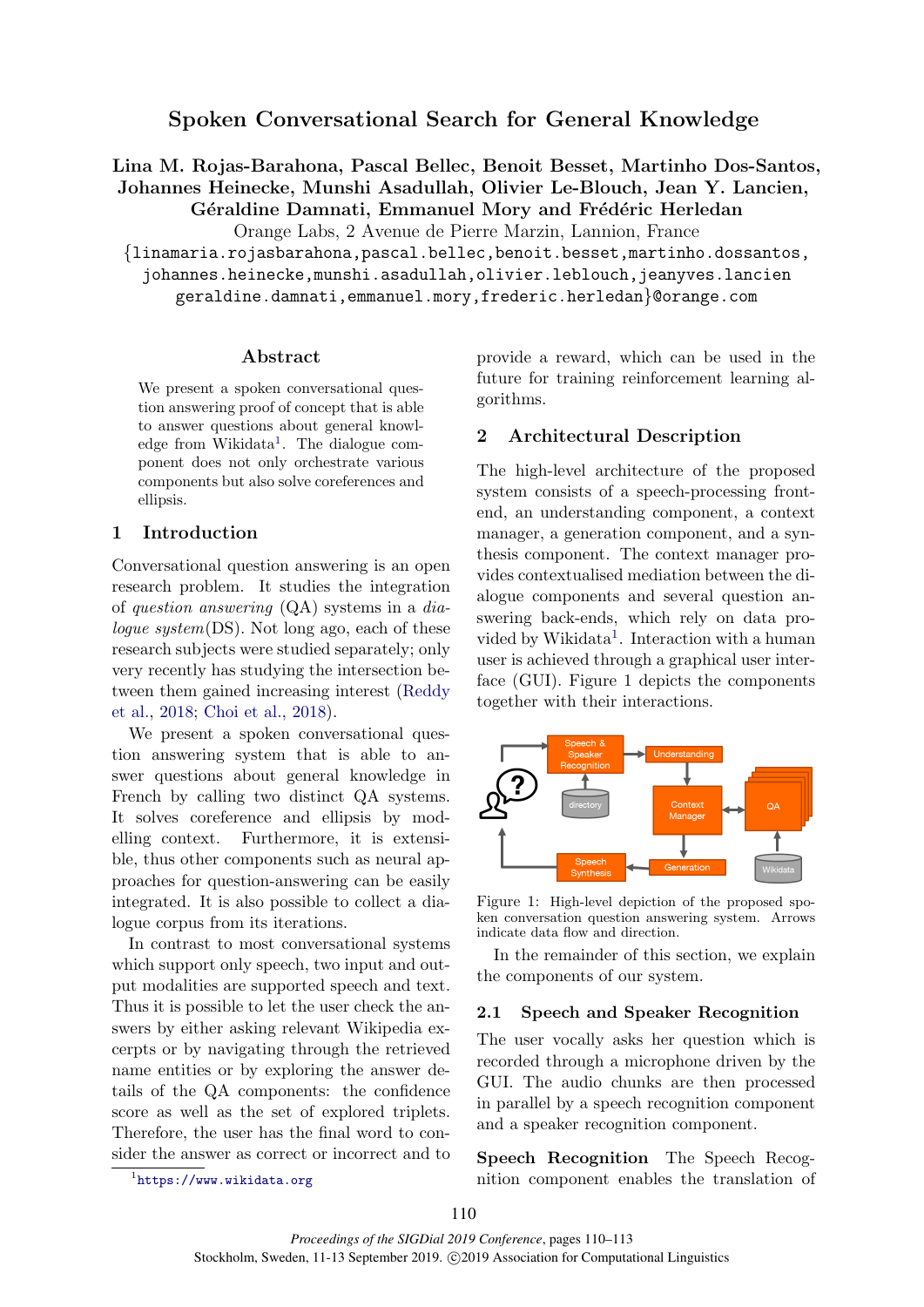speech into text. Cobalt Speech Recognition for French is a Kaldi-based speech-to-text decoder using a TDNN [\(Povey et al.,](#page-3-2) [2016\)](#page-3-2) acoustic model; trained on more than 2 000 hours of clean and noisy speech, a 1.7-millionword lexicon, and a 5-gram language model trained on 3 billion words.

Speaker Recognition The Speaker Recognition component answers the question "Who is speaking?". This component is based on deep neural network speaker embeddings called "x-vectors" [\(Snyder et al.,](#page-3-3) [2018\)](#page-3-3). Our team participated to the NIST SRE18 challenge [\(Sadjadi et al.,](#page-3-4) [2019\)](#page-3-4), reaching the 11th position among 48 participants.

Once identified, it is possible to access the information of the speaker by accessing a speaker database which includes attributes such as nationality. This is a key module for personalising the behaviour of the system, for instance, by supporting questions such as "Who is the president of the country where I was born?".

## 2.2 The Dialogue System

The transcribed utterance and the speaker information are passed to the dialogue system. This system contains an understanding component, a context manager, and a generation component (Figure [2\)](#page-1-0).

<span id="page-1-0"></span>

Figure 2: Internal structure of the proposed dialogue system, with emphasis placed on the interactions of the context manager.

Understanding The understanding component relies on a linguistic module to parser the user's inputs. The linguistic module supports part-of-the-speech (POS) tagging, lemmatisation, dependency syntax and semantics provided by an adapted version

<span id="page-1-2"></span>

|              | Train   | Dev    | Test  |
|--------------|---------|--------|-------|
| words        | 208 245 | 45 001 | 89330 |
| sentences    | 10166   | 2976   | 4853  |
| mentions     | 15013   | 3008   | 6232  |
| incl. prons. | 1465    | 280    | 538   |
| chains       | 3793    | 901    | 1533  |

Table 1: Subset of the corpus CALOR used for training, developing and testing of the coreference resolution module. Note that the values given for the mentions include pronouns.

of UDpipe (Straka and Straková, [2017\)](#page-3-5), extended with a French full-form lexicon. UDpipe was trained on the French GSD treebank version  $2.3^2$  $2.3^2$ . Since the syntax of questions in French differs from that of declaratives, we annotated manually about 500 questions to be merged into the UD treebank (which originally did not contain questions). Tests show that the labelled attached score (LAS) is thereby increased by 10% absolute, to 92%.

Context Manager The Context Manager component is able to solve coreferences by using an adaptation of the end-to-end model presented in [\(Lee et al.,](#page-3-6) [2017\)](#page-3-6), that we trained for French by using fasttext multilingual character embeddings [\(Bojanowski et al.,](#page-3-7) [2017\)](#page-3-7). The data used to train the coreference resolution model is a subset of the corpus CALOR [\(Marzinotto et al.,](#page-3-8) [2018\)](#page-3-8) (Table [1\)](#page-1-2), which has been manually annotated with coreferences. This corpus contains coreference chains of named entities, nouns and pronouns (such as "the president" – "JFK" – "he" – "his").

The dependency tree and semantic frames provided by the linguistic module are used to solve ellipsis by taking into account the syntactic and semantic structure of the previous question. Once the question has been resolved, it calls the QA systems and passes their results to the generation module.

Generation The generation component either returns the short answer provided by QA systems or relies on an external generation module that uses dependency grammar templates to generate more elaborated answers.

## 2.3 QA Systems

Two complementary question answering components were integrated into the system: the Reasoning QA and Search QA. Each of these

<span id="page-1-1"></span><sup>2</sup> <http://universaldependencies.org/>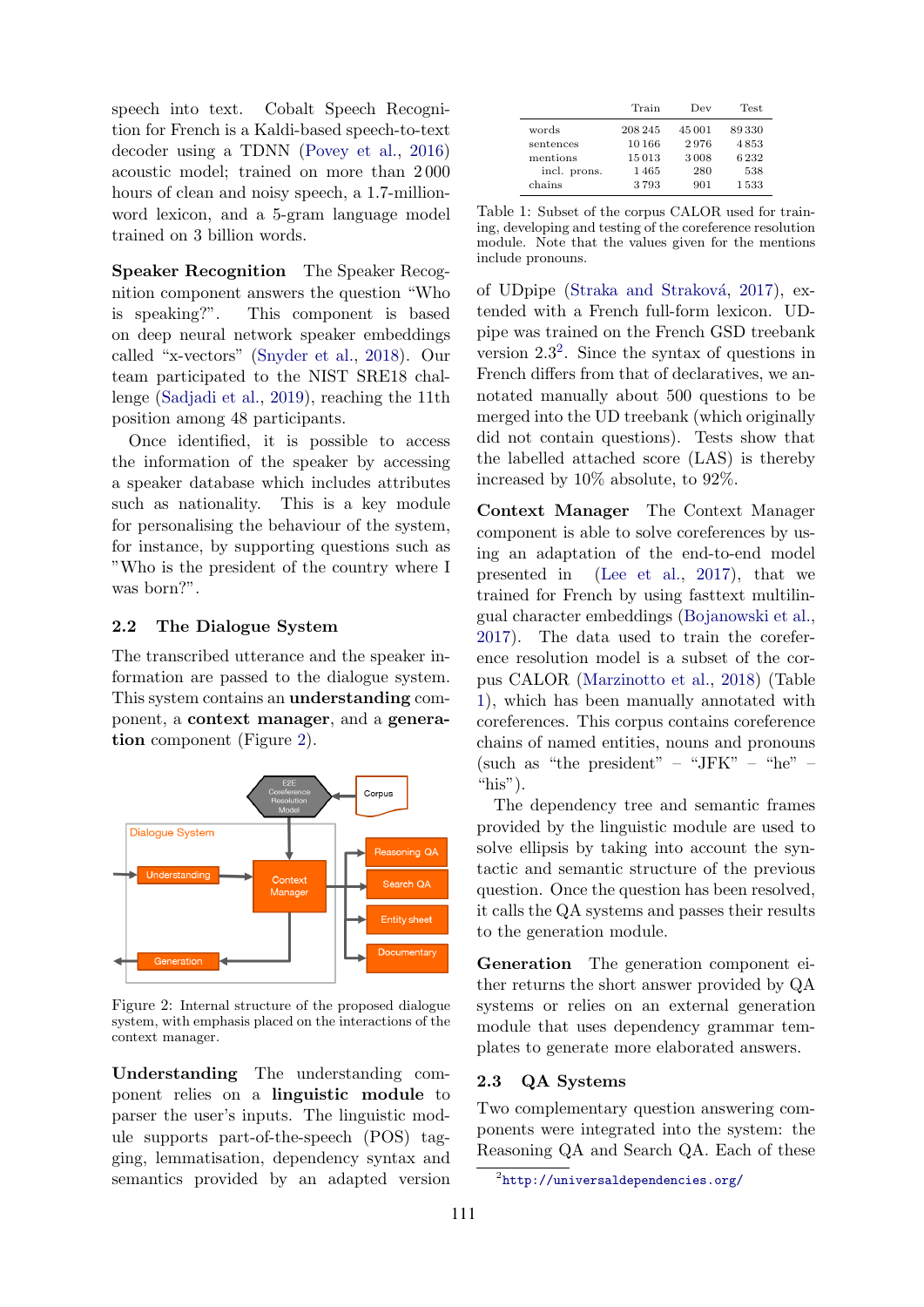QA systems computes a confidence score for every answer by using icsiboost [\(Favre et al.,](#page-3-9) [2007\)](#page-3-9), an Adaboost-based classifier trained on a corpus of around 21 000 questions. The Context Manager takes into account these scores to pick the higher-confidence of the two answers.

Besides the QA components, there are two other components that are able to provide complementary information about the Wikidata's entities under discussion: Documentary and Entity Sheet.

Reasoning QA The Reasoning QA system first parses the question by using a Prolog definite clause grammar (DCG), extended with word-embeddings to support variability in the vocabulary. Then it explores a graph containing logical patterns that are used to produce requests in  $SPARQL^3$  $SPARQL^3$  that agree with the question.

Search QA The Search QA system uses an internal knowledge base, which finely indexes data using Elasticsearch. It is powered by Wikidata and enriched by Wikipedia, especially to calculate a Page-Rank [\(Page et al.,](#page-3-10) [1997\)](#page-3-10) on each entity. This QA system first determines the potential named entities in the question (i.e. subjects, predicates, and types of subjects). Second, it constructs a correlation matrix by looking for the triplets in Wikidata that link these entities. This matrix is filtered according the coverage of the question and the relevance of each entity in order to find the best answer.

Documentary The documentary component is able to extract pertinent excerpts of Wikipedia. It uses an internal documentary base, which indexes Wikipedia's paragraphs by incorporating the Wikidata entity's IDs into elasticsearch indexes. Thus, it is possible to find paragraphs (ranked by elasticsearch) illustrating the answer to the given question by taking into account the entities detected in the question and in the answer.

Entity Sheet The entity sheet component summarises an entity in Wikidata returning the description, the picture and the type of the entity.

<span id="page-2-1"></span>

Figure 3: Distribution of question topics used to evaluate system performance on out-of-context questions.

#### 2.4 Speech Synthesis

Finally, the generated response is passed to the GUI, which in turn passes it to the Voxygen synthesis solution.

## 3 Evaluation

The evaluation of the individual components of the proposed system was performed outside the scope of this work. We evaluated out-ofcontext questions, as well as the coreference resolution module.

Performance on out-of-context questions was evaluated on Bench'It, a dataset containing 150 open ended questions about general knowledge in French (Figure  $3)^4$  $3)^4$  $3)^4$ . The system reached a macro precision, recall and F-1 of 64.14\%, 64.33\% and 63.46\% respectively<sup>[5](#page-2-3)</sup>.

We also evaluated the coreference resolution model on the test-set of CALOR (Table [1\)](#page-1-2), obtaining an average precision, recall and F-1 of 65.59%, 48.86% and 55.77% respectively. The same model reached a average F-1 of 68.8% for English [\(Lee et al.,](#page-3-6) [2017\)](#page-3-6). Comparable measurements are not available for French. F-1 scores for French are believed to be lower because of the lower amount of annotated data.

## 4 Examples

On the one hand, the system is able to answer complex out-of-context questions such as "What are the capitals of the countries of the Iberian Peninsula?", by correctly answering the list of capitals: "Andorra la Vella, Gibraltar, Lisbon, Madrid".

<span id="page-2-0"></span><sup>3</sup> <https://www.w3.org/TR/sparql11-query/>

<span id="page-2-2"></span><sup>4</sup>Publicly available in [https://github.com/](https://github.com/lmrojasb/benchit.git) [lmrojasb/benchit.git](https://github.com/lmrojasb/benchit.git)

<span id="page-2-3"></span><sup>5</sup>Following the metrics of the task-4 of QALD-7 <https://project-hobbit.eu/challenges/qald2017/>